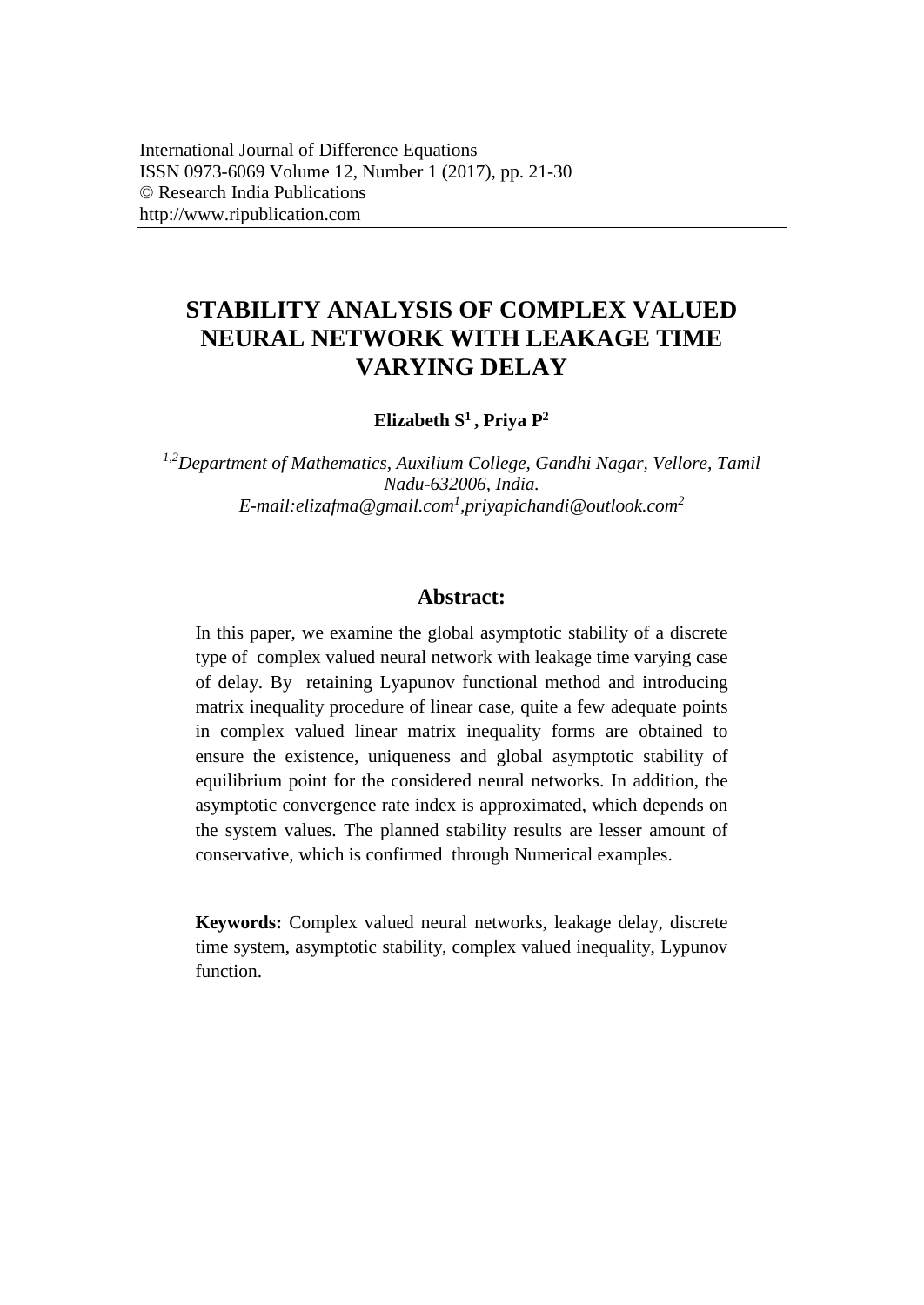## **Introduction:**

Neural networks are the functional tools to several area such as sales forecasting, industrial process control, customer research, data validation, risk management, target marketing and recognition of speakers in communications. The complex values are frequently applied via the Fourier transformation. It point out that the complex valued neural networks (CNN) are helpful. Besides, the brain of human an action sequence may be different pulse model, and the distance among the pulses should be different. This explains that the constructing complex values for the phase and amplitude in an appropriate manner. In these years the complex valued neural networks are applied in the field of computer vision, image processing, computer vision, optoelectronic imaging, and communication and so on [1]. The possible applicability give new features of theories necessary for novel or more effectual mechanisms. There are many conditions of physical and biological model, the rate of variation in the system state depends on previous states. It suggested the characteristic is called a time delay or delay. If the system with a time delay then the system is called a time-delay system. Time delay were first discovered in biological systems and were later originate in many engineering systems, such as transmission of fluid, transmissions of mechanical, metallurgical processes, and networked control systems. They are usually basis of instability and poor control execution. So it is essential to examine the stability of the neural network systems.

In current scenario, diverse types stability of a complex valued neural networks are established in many places [1-7]. In several reviews, while forming a neural network with delay were considered in their systems [6]. In many papers, we are come across with a continuous case. This work consist of the discrete case of complex valued neural network with time delay. The important work of this paper is to discover the existence and uniqueness of the main method which certify the strong asymptotic stability of the proposed model.

This paper prepared as follows, In section 1, we provide concise introduction for the complex valued neural network in discrete case. Section 2, we expound few definitions and lemmas which are helpful for our results. Section 3, we deliberate the mathematical formulation of complex valued neural network with the delay and initial conditions. In section 4, we verify the main theorem and essential requirement which are guarantee to the existence, uniqueness and global asymptotic stability of equilibrium point of complex valued linear matrix inequalities. In section 5, we furnish numerical examples for the main results and ultimately we exhibit the success of the anticipated model of complex valued neural network by numerical simulation by means of MATLAB.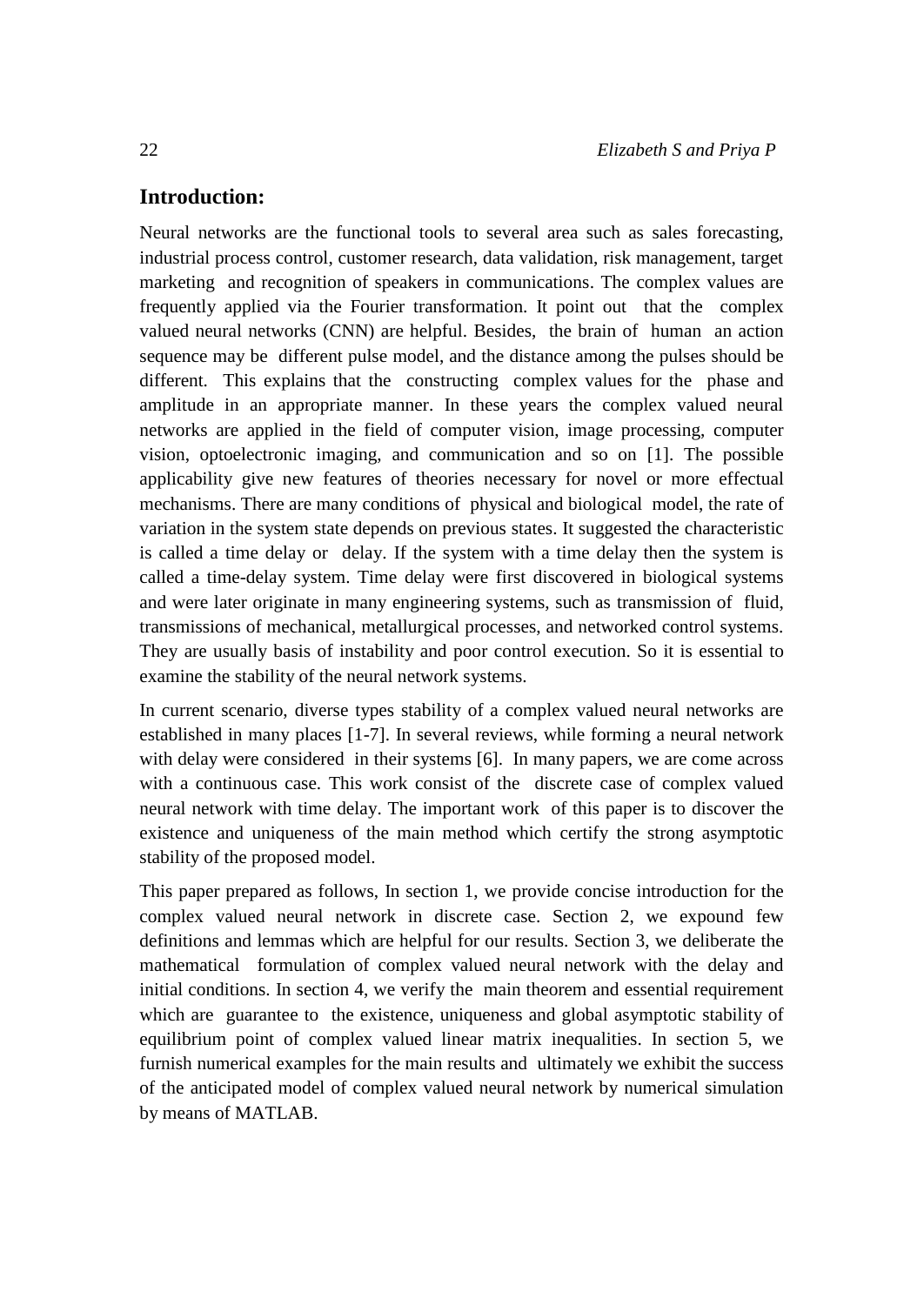## **2. Preliminaries:**

#### **Lemma 1:**

Let  $a, b \in \mathbb{C}^n$  and  $P \in \mathbb{C}^{n \times n}$  be a positive definite Hermitian Matrix, then

$$
a^*b + ab^* \le a^*P^{-1}a + b^T P b. \tag{1}
$$

## **Lemma 2:**

The subsequent conditions are satisfies for the continuous map  $H(y)$ :  $C^n \to C^n$ ,

(1) 
$$
H(y)
$$
 is injective on  $\mathbb{C}^n$ ,  
(2)  $\lim_{\|y\| \to \infty} \|H(y)\| = \infty$ .

such that  $H(y)$  is a homeomorphism of  $C^n$  onto  $C^n$ .

**Lemma 3:** [Schur Complements]

The considered Linear Matrix Inequality,

$$
\begin{bmatrix} Q(x) & S(x) \\ * & R(x) \end{bmatrix} < 0
$$

where,  $Q(x) = Q^T(x)$ ,  $R(x) = R^T(x)$  and  $S(x)$  depends on x, is equivalent to either of the two conditions given below,

$$
R(x) < 0, Q(x) - S(x)R(x)^{-1}S^{T}(x) < 0
$$
\n
$$
Q(x) < 0, R(x) - S(x)Q(x)^{-1}S^{T}(x) < 0
$$

#### **3. Problem Formulation:**

The following are the complex valued neural network with leakage time varying delays for the discrete time,

$$
y(k+1) = Ay(k) + Bf(y(k)) + Cf\left(y(k-d(k))\right) + L
$$
\n
$$
y(k) = \theta(k), k \in [-d, 0]
$$
\n(2)

where k is a nonnegative integer and  $y(k)$  is a vector described as  $y(k) =$  $(y_1(k), y_2(k), ..., y_N(k))^T$ , where  $y_i(k)$  indicate the activity of the  $i^{th}$  neuron. Furthermore,  $f$  is a complex valued function named as,

$$
f(y) = \max\{0, Re(y)\} + i \max\{0, Im(y)\}\tag{3}
$$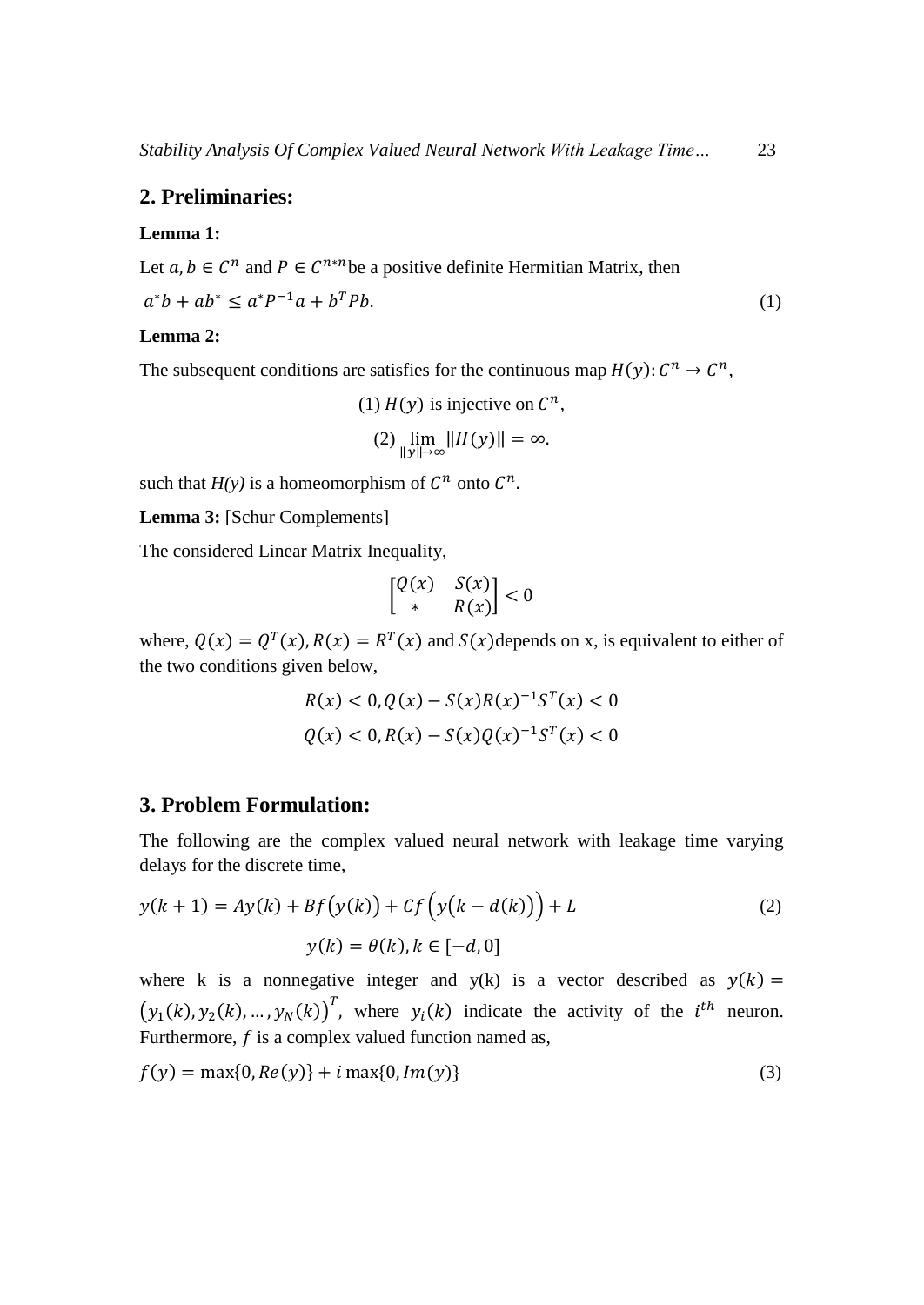$$
f(y(k)) = (f(y_1(k)), f(y_2(k)), ..., f(y_N(k)))^T
$$
 and  $f(y(k - d)) = (f(y_1(k - d)), f(y_2(k - d)), ..., f(y_N(k - d)))^T$  are the neuron activation functions. equation (2), *L*, *A*, *B* and *C* are declared as the input vector  $(l_1, l_2, ..., l_N)^T$ , the connection weight matrix  $(a_{ij})_{N X N}$  and the delayed connection weight matrix  $(b_{ij})_{N X N}$ , respectively, and d describes time delay and its is a positive integer. The initial condition associated with construct mathematical model of neural network (2) is given by

$$
y(k) = \theta(k), k \in [-d, 0]
$$
\n<sup>(4)</sup>

#### **Assumption 1:**

For the existence positive diagonal matrix  $F = diag{F_1, F_2, ..., F_n}$  for all  $u_1, u_2 \in$  $C, i = 1, 2, ..., n$ , we have

$$
|f_i(u_1) - f_i(u_2)| \le F_i |u_1 - u_2| \tag{5}
$$

## **4. Main Results:**

From the assumption 1,the following theorem states that there exist a equilibrium point of the model (2) is unique and globally asymptotically stable.

#### **Theorem 4.1:**

There exist a positive definite Hermitian matrix P and two real valued positive diagonal matrices L and R, such that the equation of the system given in (2) is unique if the following inequality is true,

$$
M = \begin{bmatrix} P - PC - C^*P + FLF & PA & PB \\ A^*P & -L & 0 \\ B^*P & 0 & -R \end{bmatrix} < 0
$$
 (6)

## **Proof:**

To prove the existence and uniqueness of the model. The equilibrium point is the solution of the proposed model (2) so we obtain,

$$
Ay(k) + Bf(y(k)) + C(f(y(k))) + L = y(k)
$$
\n
$$
(A-1)y(k) + (B+C)f(y(k)) + L = 0
$$
\n(7)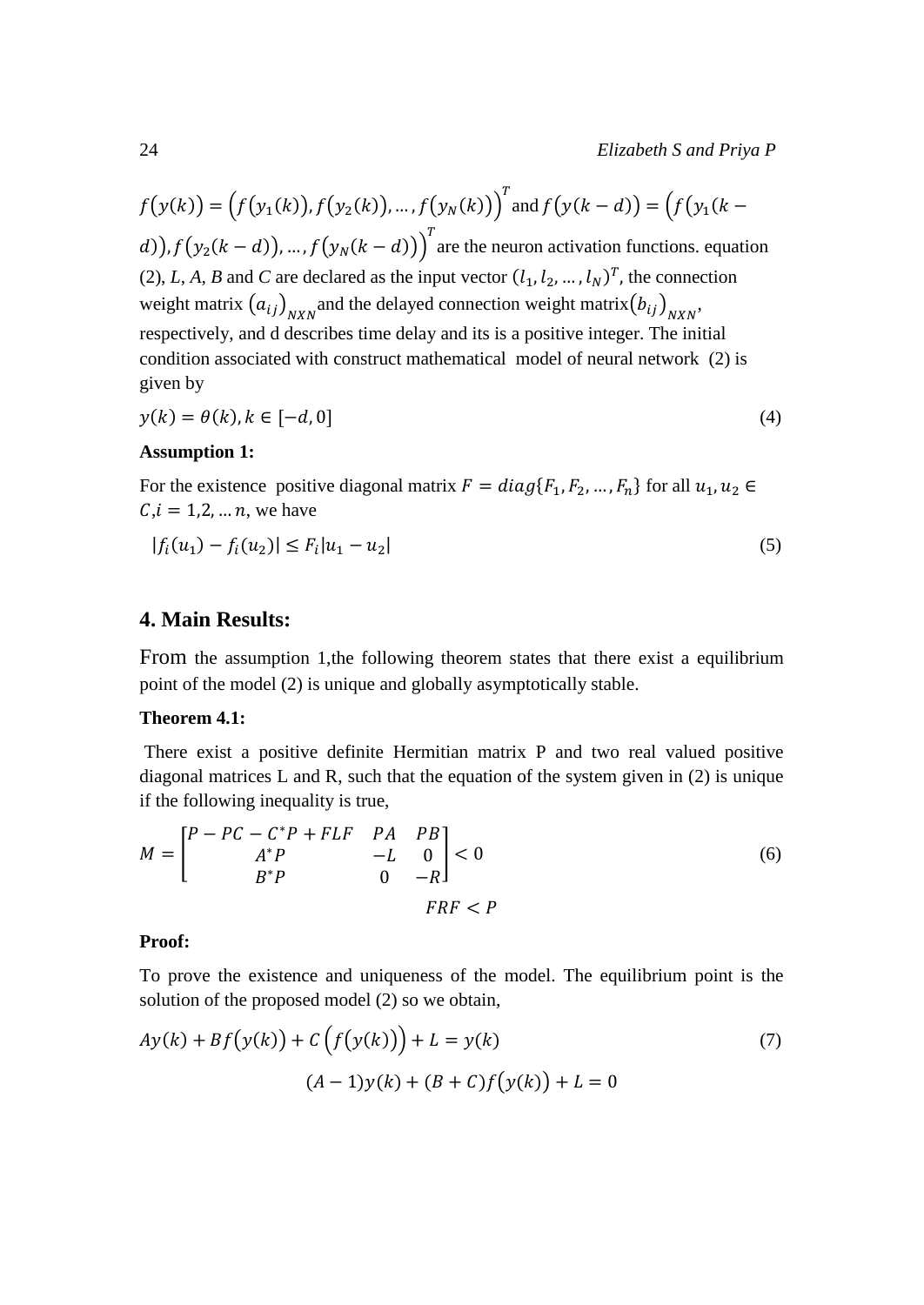For  $H(y) = (A - 1)y + (B + C)f(y) + L$  the following, we have establish that  $H(y)$  is a homeomorphism of  $C^n$ , in fact, if there exist  $x \in C^n$  and  $y \in C^n$  and  $x \neq C^n$ y such that  $H(x) = H(y)$ , then

$$
(A-1)(x - y) + (B + C)(f(x) - f(y)) = 0
$$
\n(8)

$$
(x - y)^* P(A - 1)(x - y) + (x - y)^* P(B + C)(f(x) - f(y)) = 0
$$
\n(9)

$$
(x - y)^* P (A - 1)^T (x - y) + (f(x) - f(y))^* P (B + C)^* (x - y) = 0
$$
 (10)

From  $(9)$  and  $(10)$ , we get

$$
(x - y)^*(P(A - 1) + (A - 1)^*P)(x - y) + (x - y)^*P(B + C)(f(x) - f(y)) +
$$
  

$$
(f(x) - f(y))^*(B + C)^*P(x - y) = 0
$$
 (11)

In this we follows from Lemma 1 and (12) we obtain,

$$
0 \le (x - y)^*(P(A - 1) + (A - 1)^*P)(x - y) + (x - y)^*P(B + C)(L + R)^{-1}(B + C)^*P(x - y) + (f(x) - f(y))^*(L + R)(f(x) - f(y)).
$$
\n(12)

L and R are real valued positive diagonal matrices and we have obtain from assumption 2 that

$$
(f(x) - f(y))^{*}(L + R)(f(x) - f(y)) \le (x - y)^{*}F(L + R)F(x - y).
$$
 (13)

From the above equation by  $\begin{bmatrix} 1 & 0 & 0 \\ 0 & 1 & 0 \end{bmatrix}$  $\begin{bmatrix} 1 & 0 & 0 \\ 0 & 1 & 1 \end{bmatrix}$  and its Hermitian matrix we arrive,

$$
\begin{bmatrix} P + P(A-1) + (A-1)^*P + FLF & P(B+C) \\ (B+C)^*P & -(L+R) \end{bmatrix} < 0
$$
 (14)

Using Schur Complements lemma we get,

$$
P + P(A - 1) + (A - 1)^*P + FLF + P(B + C)(L + R)^{-1}(B + C)^*P < 0 \tag{15}
$$

From (13) and (15), we identify that  $x = y$ , which disagree the given Proof. So  $H(y)$  is an infective map on the complex plan. Second we prove that  $\lim_{\|y\| \to \infty} \|H(y)\| =$ ∞.

From the definition of  $H(y)$ , we found that,

$$
H(y) - H(0) = (A - 1)y + (B + C)(f(y) - f(0))
$$
\n
$$
y^*P(H(y) - H(0)) = y^*P(y + y^*P(A + B)(f(y) - f(0))
$$
\n
$$
(H(y) - H(0))P^*y = y^*(A - 1)^*Py + (f(y) - f(0))^*(B + C)^*Py.
$$
\n(16)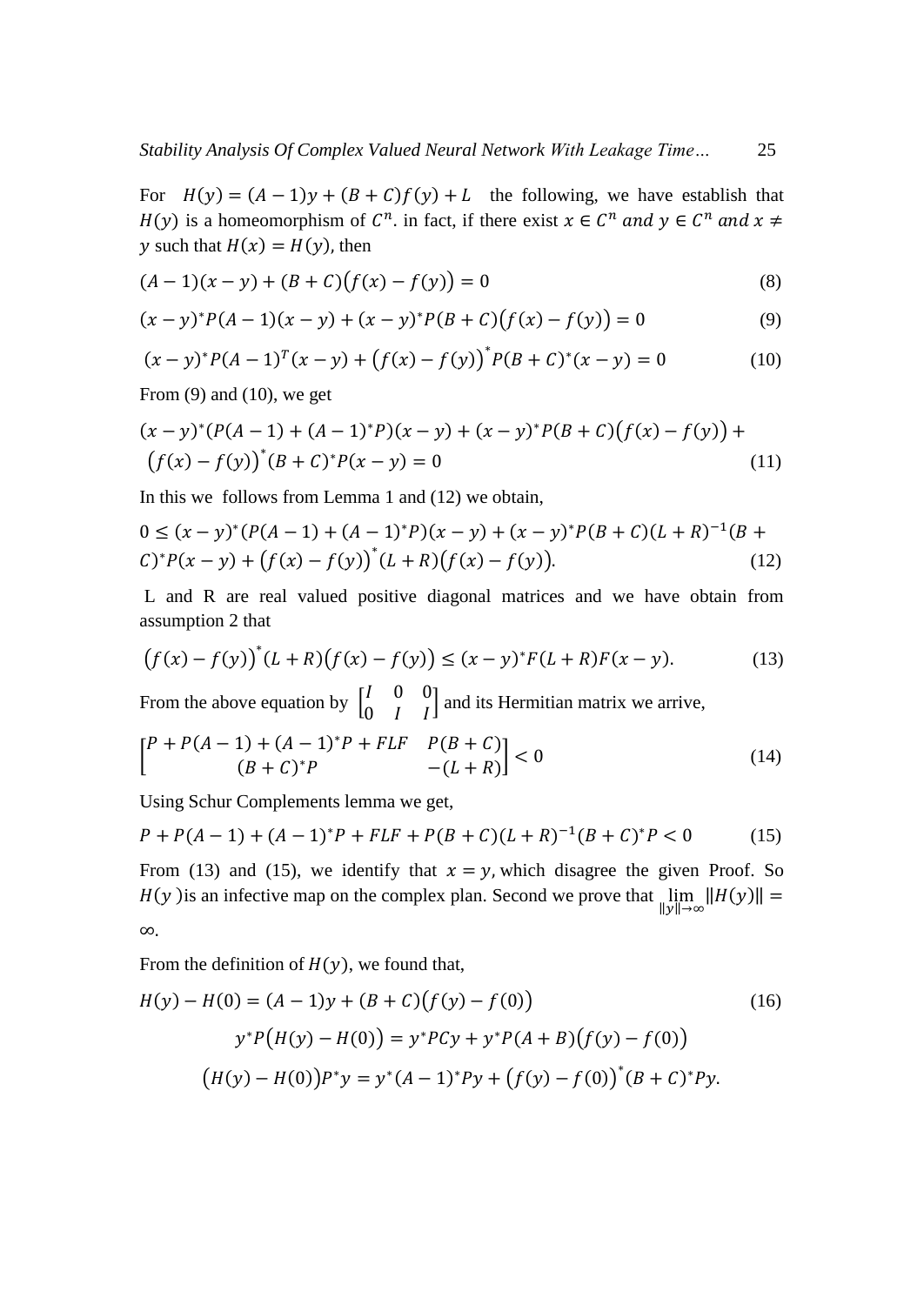From the above equations and a similar discussion procedure in left of (9), we obtain that

$$
y^*P(H(y) - H(0)) + (H(y) - H(0))^*Py
$$
  
\n
$$
\leq y^*(P(A-1) + P(A+B)(L+R)^{-1}(A+B)^*P + F(L+R)F)y
$$
  
\nLet  $N = P(A-1) + (A-1)^*P - P(B+C)(L+R)^{-1}(B+C)^*P - F(L+R)F$ .

From equation (15) we recognize that  $N > 0$ . Therefore,

$$
y^*P(H(y) - H(0)) + (H(y) - H(0))^*Py \le -y^*Ny \le -\delta_-\min N||y||^2.
$$
  
\n
$$
\le 2||y||.||P||(||H(y)|| + ||H(0)||)
$$

So,  $\lim_{\|y\| \to \infty} \|H(y)\| = \infty$ . Hence, we have  $H(y)$  is a homeomorphism of complex plan onto complex plan. That is the obtained system has a unique Equilibrium point of the proposed model.

#### **Theorem 4.2**

If there exists a  $MXM$  Hermitian positive definite matrices  $P, R$  and  $S$ , two  $MXM$ positive diagonal matrices  $D$  and  $F$  such that the matrix

$$
\omega = \begin{pmatrix} A^* P A - P + R + \rho (A - 1)^* S (A - 1) - \frac{S}{\rho} & \frac{S}{\rho} & A^* P B + \rho (A - 1)^* S B & A^* P C + \rho (A - 1)^* S C \\ \frac{S}{\rho} & -R - \frac{S}{\rho} & 0 & 0 \\ B^* P A + \rho B^* S (A - 1) & 0 & B^* P B + \rho B^* S B & B^* P C + \rho B^* S C \\ C^* P A + \rho C^* S (A - 1) & 0 & C^* P B + \rho C^* S B & C^* P C + \rho C^* S C \end{pmatrix} < 0
$$

That is the given above matrix is negative definite matrix then the network of the proposed model is globally asymptotically stable.

## **Proof:**

Consider the following Lypunov Krosovkii functions,

$$
V(k) = V_1(k) + V_2(k) + V_3(k)
$$
\n(17)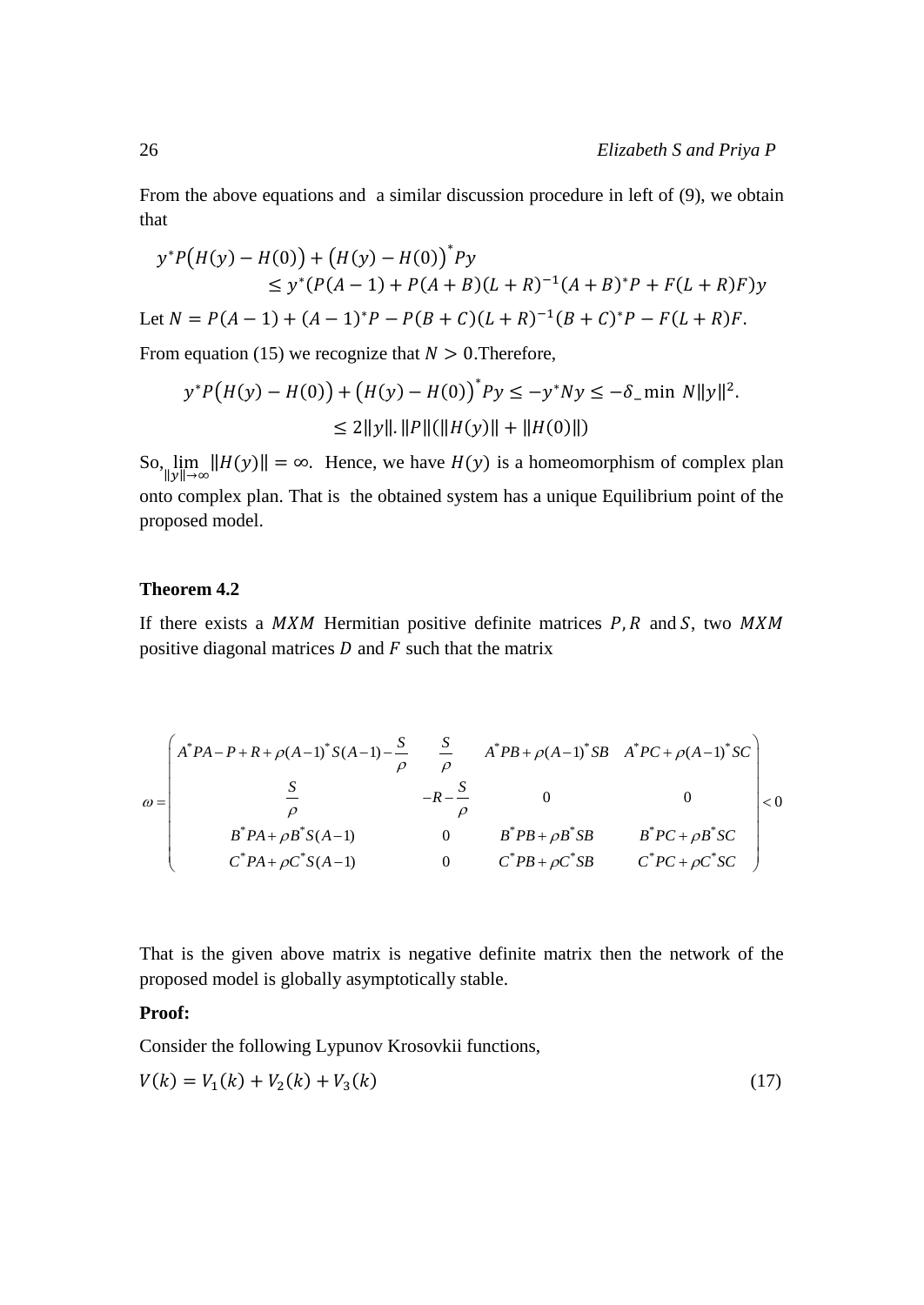where,

$$
V_1(k) = x^*(k)Px(k)
$$
  
\n
$$
V_2(k) = \sum_{i=k-\rho}^{k-1} x^*(i)Rx(i)
$$
  
\n
$$
V_3(k) = \sum_{i=-\rho}^{-1} \sum_{l=k+i}^{k-1} \mu^*(l)S\mu(l)
$$

where,  $\mu(k) = x(k + 1) - x(k)$ 

Take the derivative of the Lypunov Krosavskii function we have obtain,

$$
\Delta V_1(k) = x^*(k+1)Px(k+1) - x^*(k)Px(k)
$$
  
=  $(Ax(k) + Bf(x(k)) + Cf(x(k-\rho)))^*P\left(Ax(k) + Bf(x(k)) + Cf(x(k-\rho))\right)$   
 $- x^*(k)Px(k)$   

$$
\Delta V_2(k) = x^*(k)Rx(k)x^*(k-\rho)Rx(k-\rho)
$$
  

$$
\Delta V_3(k) = \rho\mu^*(k)S\mu(k) - \sum_{i=-\rho}^{-1} \mu^*(k+i)S\mu(k+i)
$$
  
=  $\rho[x(k+1) - x(k)]^*S[x(k+1) - x(k)] - \sum_{i=-\rho}^{-1} \mu^*(k+i)S\mu(k+i)$ 

Adding all the above equations we have,

$$
\Delta V(k) = \gamma^*(k)\omega_1 \gamma(k) - \sum_{i=-\rho}^{-1} \mu^*(k+i) S\mu(k+i)
$$
\n(18)

where,

$$
\gamma(k) = \begin{bmatrix} x(k)^* & x(k-\rho)^* & g(x(k))^* & g(x(k-\rho))^* \end{bmatrix}^*
$$
  
\n
$$
\omega_1 = \begin{pmatrix} A^*PA - P + R + \rho(A-1)^*S(A-1) - \frac{S}{\rho} & \frac{S}{\rho} & A^*PB + \rho(A-1)^*SB & A^*PC + \rho(A-1)^*SC \\ \frac{S}{\rho} & -R - \frac{S}{\rho} & 0 & 0 \\ B^*PA + \rho B^*S(A-1) & 0 & B^*PB + \rho B^*SB & B^*PC + \rho B^*SC \\ C^*PA + \rho C^*S(A-1) & 0 & C^*PB + \rho C^*SB & C^*PC + \rho C^*SC \end{bmatrix}
$$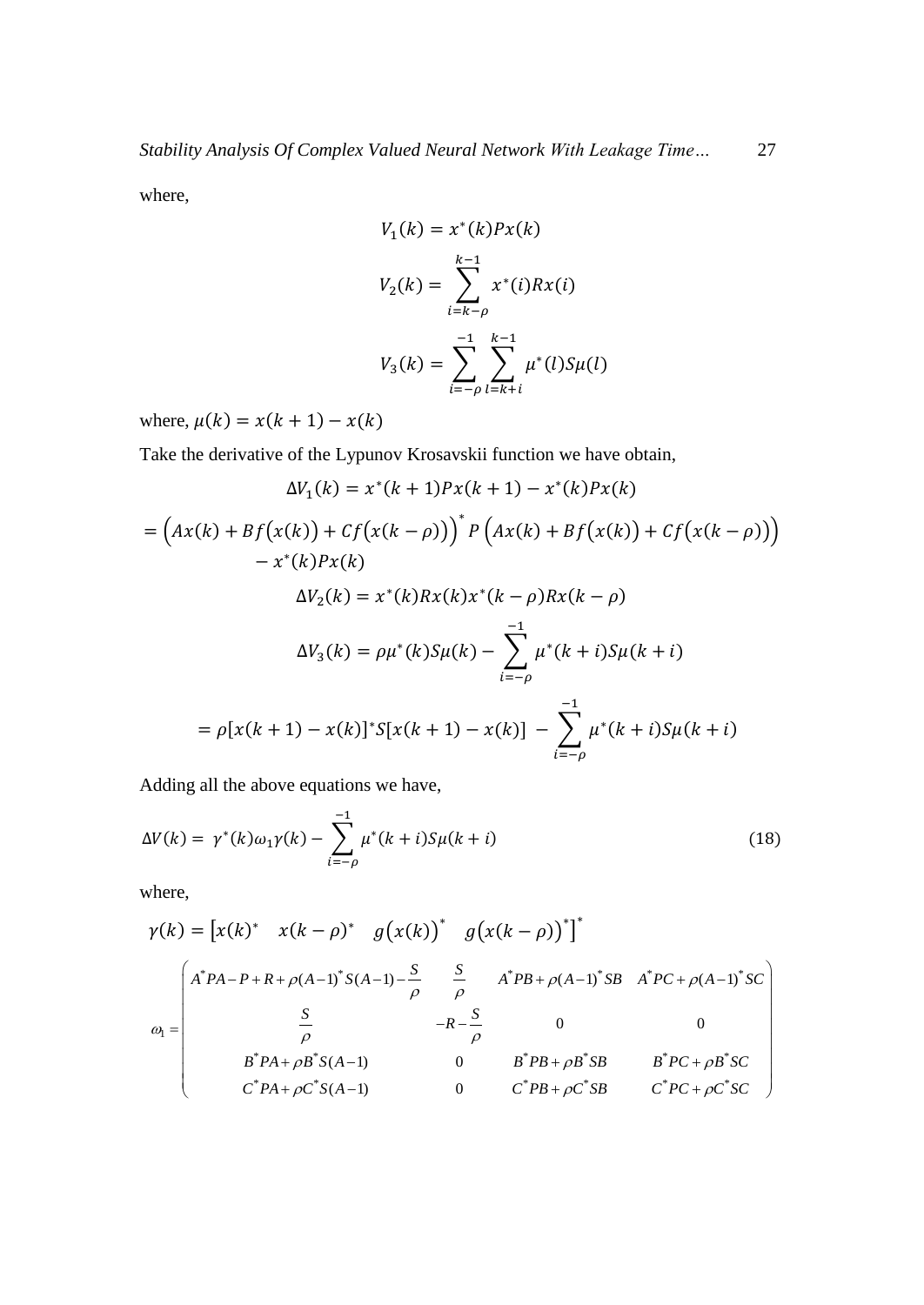Using Schur Complements lemma we have $\omega_1$  < 0, Therefore we obtain  $\Delta V(k) \leq 0$ . From the Stability theory of Lypunov function we conclude the system is Asymptotically Stable.

#### **Corollary:4.3**

If there exists a  $MXM$  Hermitian positive definite matrices  $P, R$  and S, two  $MXM$ positive diagonal matrices D and F such that the matrix

$$
\omega_{1} = \begin{pmatrix}\nA^{*}PA - P + R + \rho(A-1)^{*}S(A-1) - (\rho - \frac{1}{\rho})S & \frac{S}{\rho} & A^{*}PB + \rho(A-1)^{*}SB & A^{*}PC + \rho(A-1)^{*}SC \\
\frac{S}{\rho} & -R - \frac{S}{\rho} & 0 & 0 \\
B^{*}PA + \rho B^{*}S(A-1) & 0 & B^{*}PB + \rho B^{*}SB & B^{*}PC + \rho B^{*}SC \\
C^{*}PA + \rho C^{*}S(A-1) & 0 & C^{*}PB + \rho C^{*}SB & C^{*}PC + \rho C^{*}SC\n\end{pmatrix}
$$
\n(19)

That is the given above matrix is negative definite matrix then the network of the proposed model is globally asymptotically stable.

#### **Proof:**

In the Proposed theorem 4.2 if we apply the following condition,

$$
-\rho \sum_{i=-\rho}^{-1} \mu^*(k+i) S \mu(k+i) \le
$$
  
-
$$
\sum_{i=-\rho}^{-1} \mu^*(k+i) S \sum_{i=-\rho}^{-1} \mu(k+i)
$$
  
=
$$
\binom{x(k)}{x(k-\rho)}^* \binom{-R & R}{R & -R} \binom{x(k)}{x(k-\rho)}
$$

And substitute in the equation (18) we have got the Linear Matrix Inequlity given in equation (18).

From the above equation (18) and (19) we attain,

$$
\Delta V(k) \le \gamma^*(k) \omega_1 \gamma(k)
$$

From the Same Argument of stability theory we say system is asymptotically stable.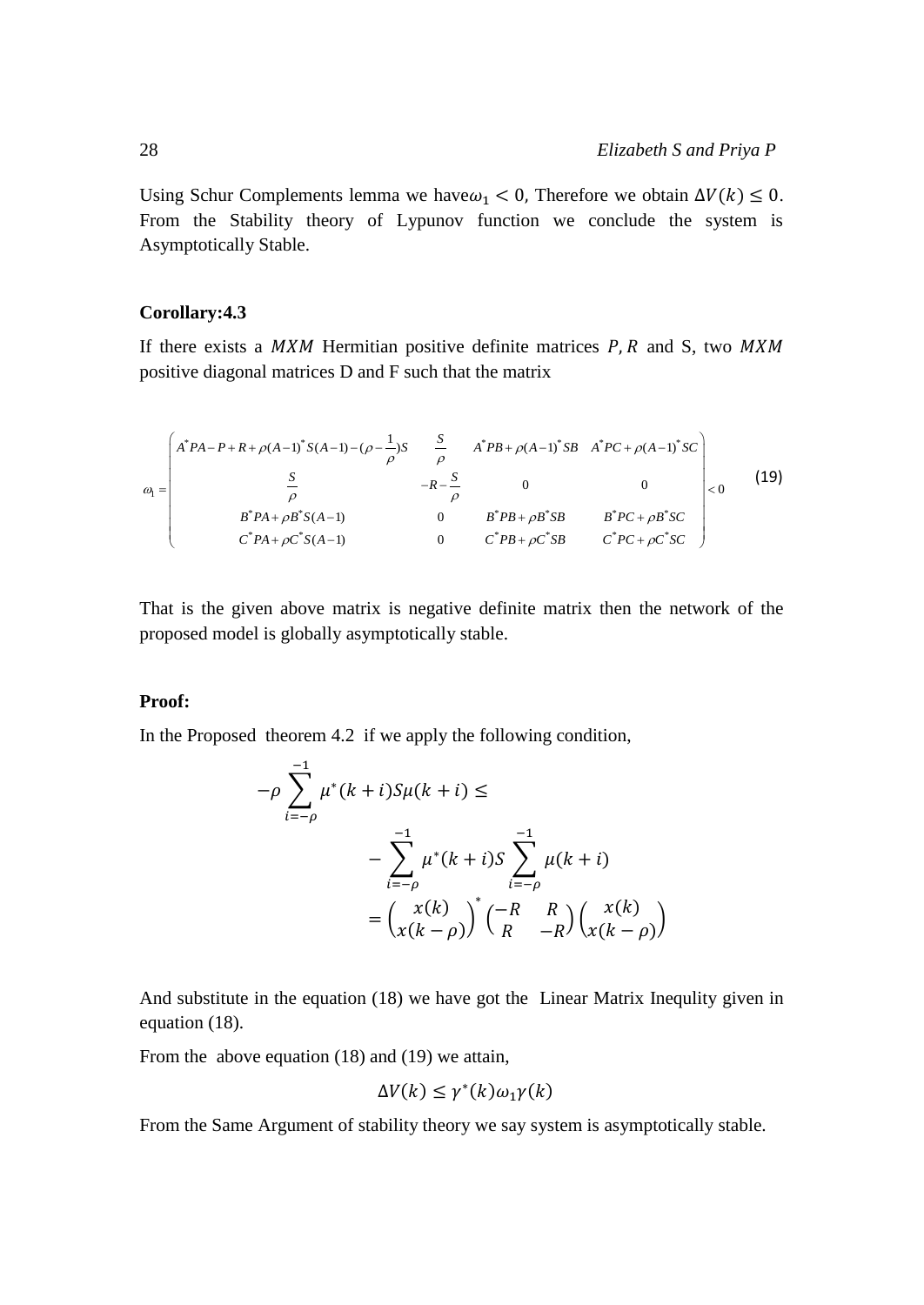## **5. Numerical Example**

#### **Example 5.1:**

Consider a discrete time neural network (1), where

$$
A = \begin{pmatrix} 0.3 & -0.1 + 0.1i \\ -0.1 - 0.1i & 0.3 \end{pmatrix}, B = \begin{pmatrix} -0.1 - 0.5i & -0.1 + 0.1i \\ -0.1 + 0.1i & -0.1 - 0.1i \end{pmatrix}, C = \begin{pmatrix} 1 & 0 \\ 0 & 1 \end{pmatrix}
$$

$$
H = (10 + i \quad 1 + 10i)^*
$$

Further, when  $P = 989$ ,  $R = 451$ ,  $S = I$  and  $D = F = 401$ , the weight matrix  $\omega$  in the Theorem 4.2 is a negative definite. So we have the provide the system is asymptotically stable.

## **Conclusion:**

This paper discussed about the discrete case complex valued neural network with leakage time varying delay and global asymptotic stability of the proposed model. By choosing Lyapunov conditions and applying matrix inequality technique to ensure the existence, uniqueness and global asymptotic stability of equilibrium point for the considered neural networks. The presented stability results are less amount of conservative, which is confirmed using Numerical examples.

#### **REFERENCES:**

- [1] Weiqiang Gong, Jinling, Liang, Global µ-stability of complex-valued delayed neural networks with leakage delay, Neurocomputing , Volume 168 Issue C, November 2015 Pages 135-144 .
- [2] Xinhong Zhang, Wenxue Li, Ke Wang, The existence, uniqueness and global exponential stability of periodic solution for a coupled system on networks with time delays, Neurocomputing, Volume 173 Issue P3, Jan 2016 Pages 971-978.
- [3] M. Liu, Asymptotic stability of BAM neural networks of neutral-type with impulsive effects and time delay in the leakage term**,** [International Journal of](http://www.tandfonline.com/toc/gcom20/current)  [Computer Mathematics,](http://www.tandfonline.com/toc/gcom20/current) Volume 88, 2011 - [Issue 15](http://www.tandfonline.com/toc/gcom20/88/15)
- [4] Qiankun Song, Huan Yan, Zhenjiang Zhao, Yurong Liu, Global Exponential Stability of Complex Valued neural Network with time varying delays and impulsive effects, Neurocomputing,(2016).
- [5] [Chengjun Duan,](https://www.hindawi.com/63147057/) and [Qiankun Song](https://www.hindawi.com/24278363/), Boundedness and Stability for Discrete-Time Delayed Neural Network with Complex-Valued Linear Threshold Neurons, Discrete Dynamics in Nature and Society Volume 2010 (2010).